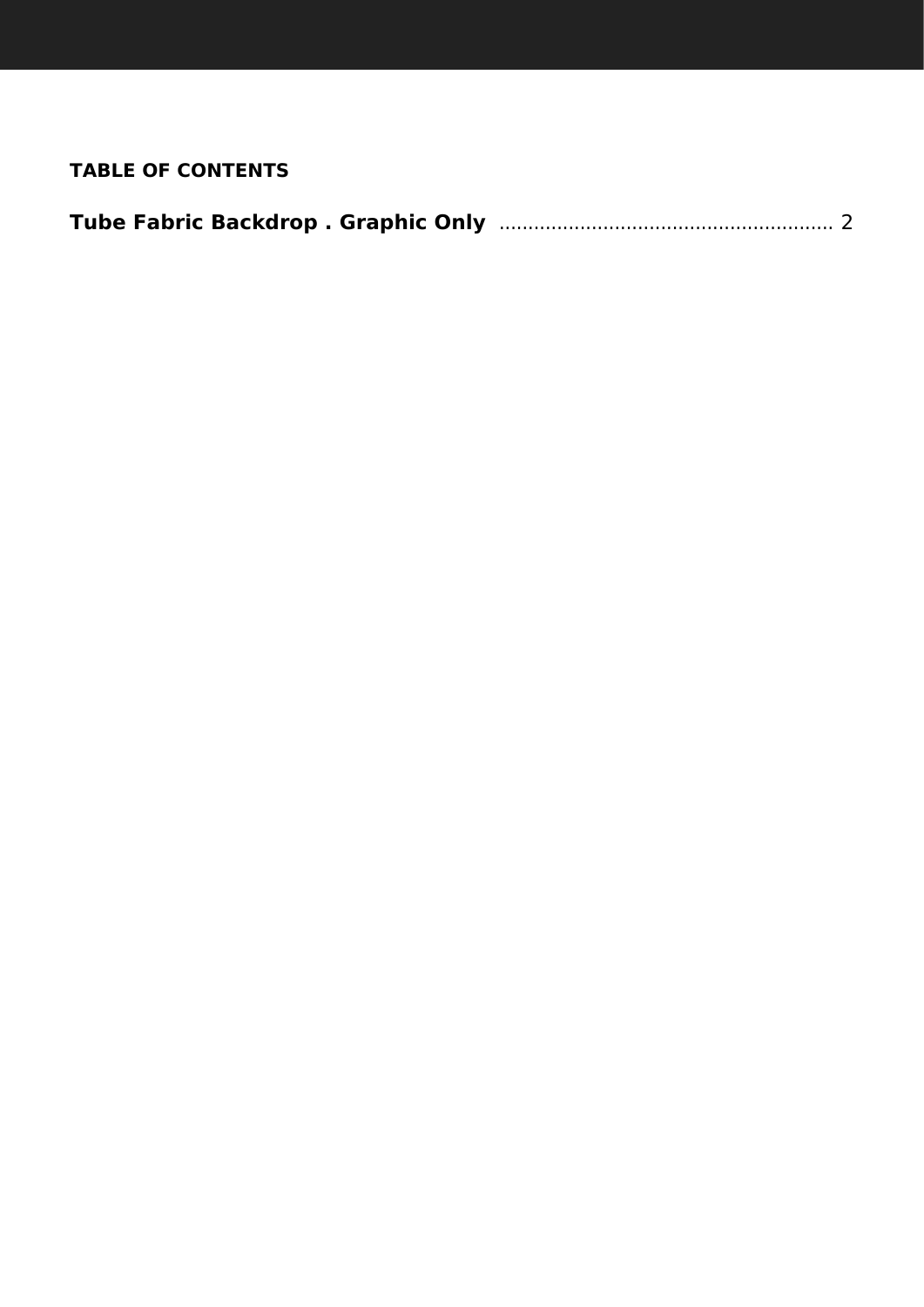# <span id="page-1-1"></span><span id="page-1-0"></span>**TUBE FABRIC BACKDROP . GRAPHIC ONLY**

# **Free Shipping On All Products**



#### **TUBE BACKDROP . 10FT . GRAPHIC ONLY . DOUBLE SIDED**

#### **Turnaround:**

• Standard 2 Business Days Turnaround

#### **Includes:**

(1) Double-Sided Graphic

#### **Features:**

- **Material:** Stretch Fabric
- **Display Size:** 120"W x 90"H x 18.75"D
- **Template Size:** 121"W x 89..5"H

**SKU:** 8854-GD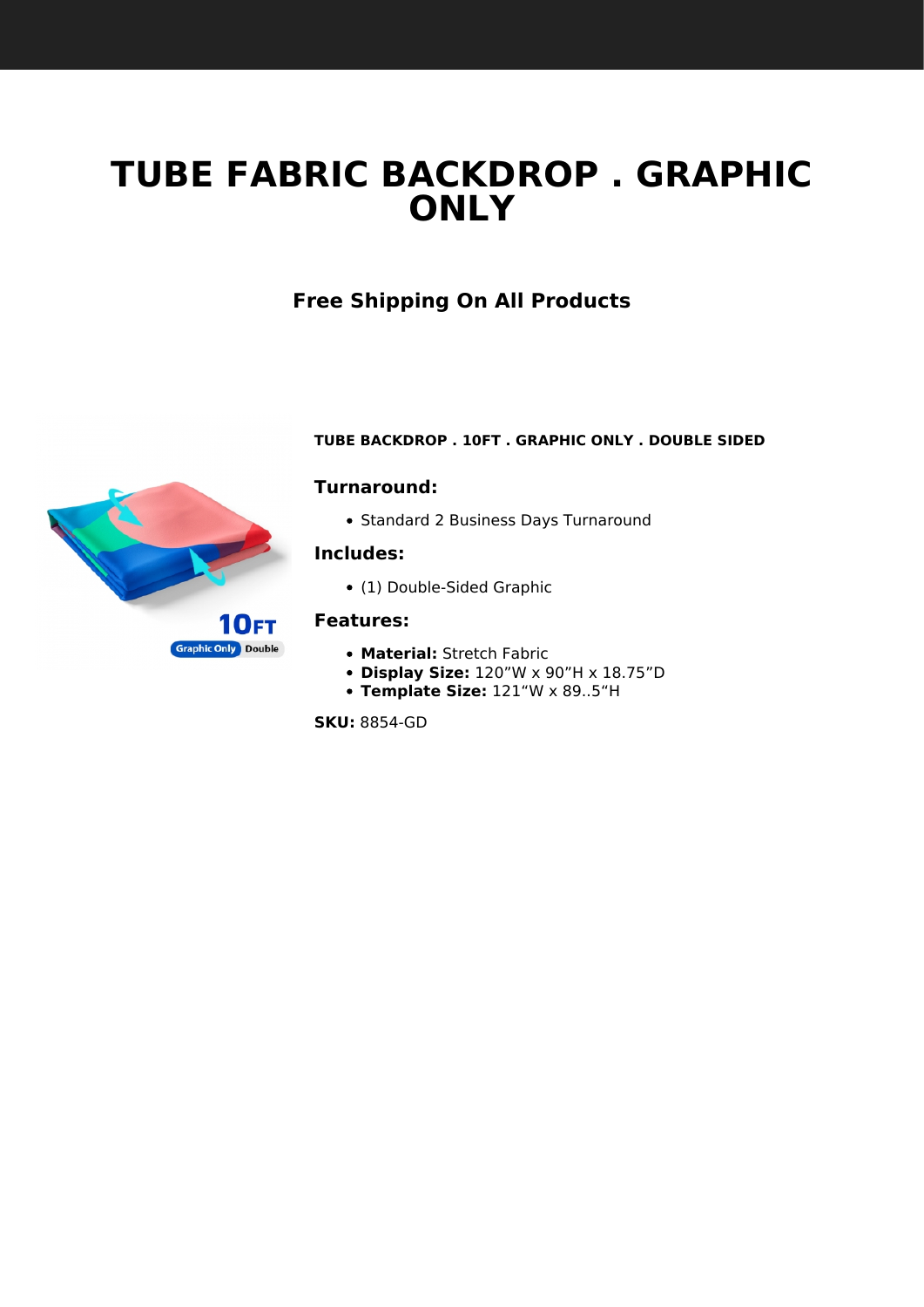#### **TUBE BACKDROP . 8FT . GRAPHIC ONLY . DOUBLE SIDED**

<span id="page-2-0"></span>

#### **Turnaround:**

• Standard 2 Business Days Turnaround

#### **Includes:**

(1) Double-Sided Graphic

#### **Features:**

- **Material:** Stretch Fabric
- **Display Size:** 96"W x 90"H x 18.75"D
- **Template Size:** 96.5"W x 89.5"H

**SKU:** 4669-GD

#### **TUBE BACKDROP . 8FT . GRAPHIC ONLY . SINGLE SIDED**

#### **Turnaround:**

• Standard 2 Business Days Turnaround

#### **Includes:**

(1) Single-Sided Graphic

#### **Features:**

- **Material:** Stretch Fabric
- **Display Size:** 96"W x 90"H x 18.75"D
- **Template Size:** 96.5"W x 89.5"H

**SKU:** 4669-GS

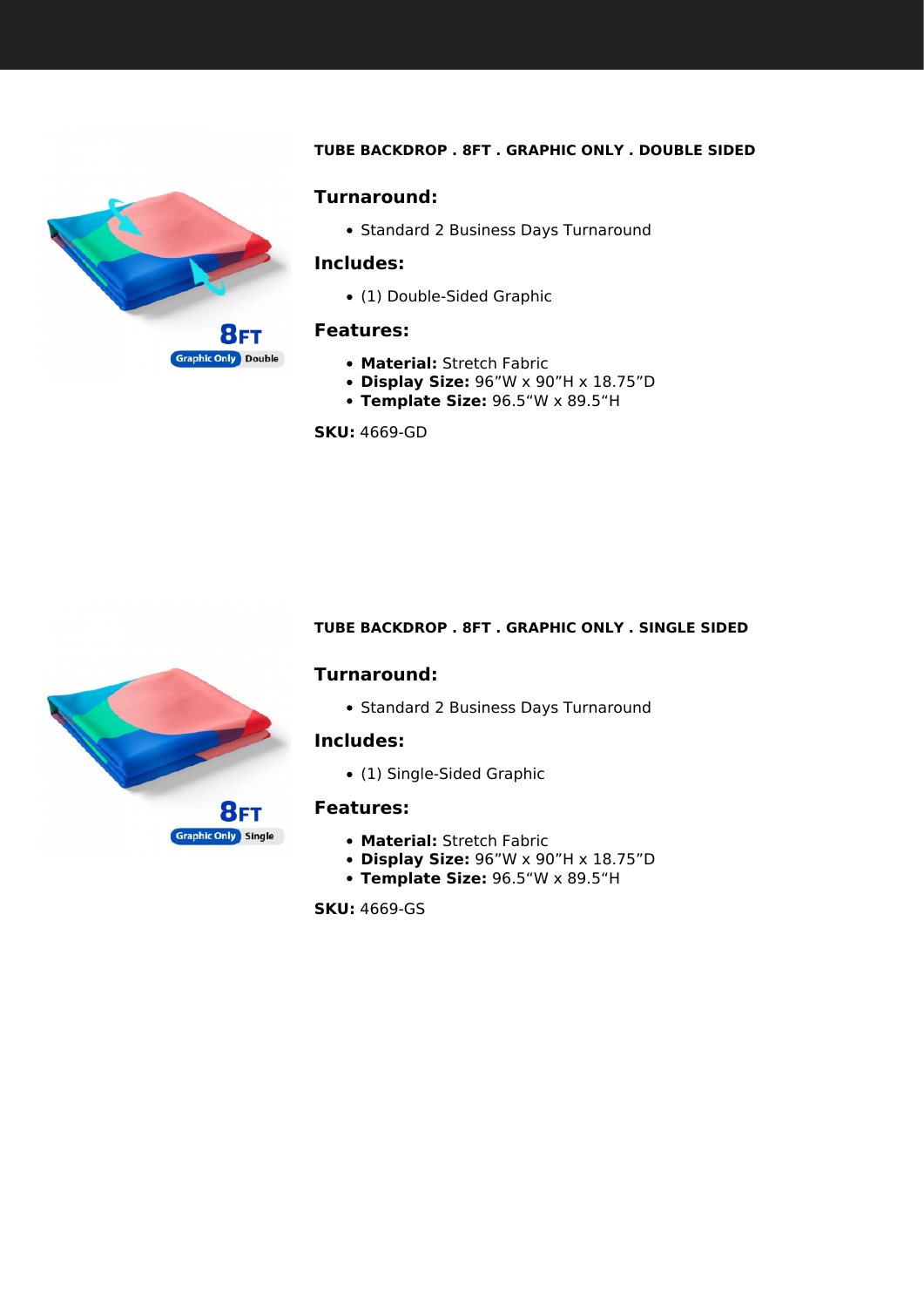#### **TUBE BACKDROP . 10FT . GRAPHIC ONLY . SINGLE SIDED**



• Standard 2 Business Days Turnaround

#### **Includes:**

(1) Single-Sided Graphic

#### **Features:**

- **Material:** Stretch Fabric
- **Display Size:** 120"W x 90"H x 18.75"D
- **Template Size:** 121"W x 89..5"H

**SKU:** 8854-GS

<span id="page-3-0"></span>